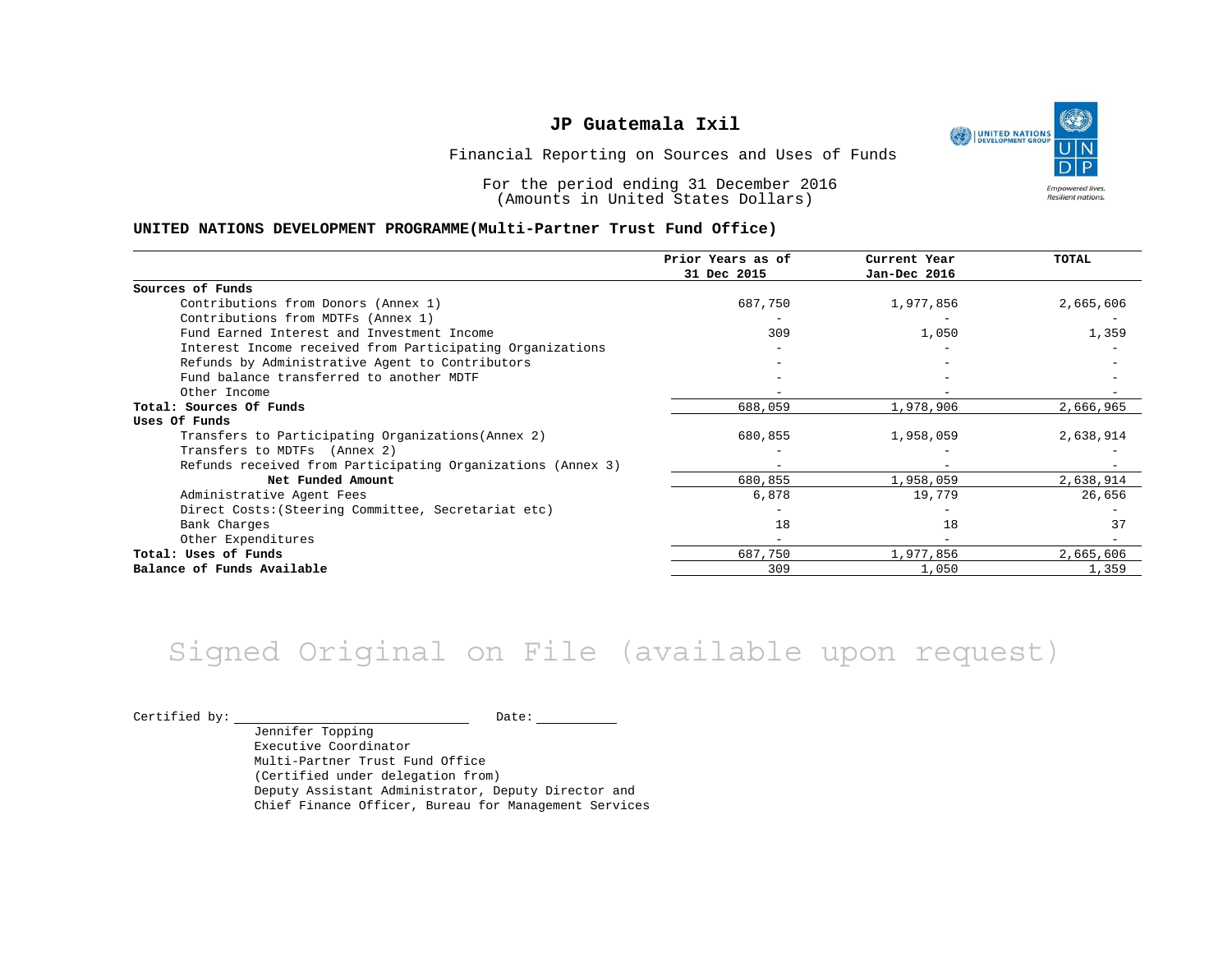

Financial Reporting on Sources and Uses of Funds

For the period ending 31 December 2016 (Amounts in United States Dollars)

#### **UNITED NATIONS DEVELOPMENT PROGRAMME(Multi-Partner Trust Fund Office)**

**Annex - 1: Contributions**

|                                | Prior Years as of | Current Year | TOTAL     |
|--------------------------------|-------------------|--------------|-----------|
|                                | 31 Dec 2015       | Jan-Dec 2016 |           |
| From Contributors              |                   |              |           |
| SWEDISH INT'L DEVELOPMENT COOP | 687,750           | l.977.856    | 2,665,606 |
| Total: Contributions           | 687,750           | 1,977,856    | 2,665,606 |

## Signed Original on File (available upon request)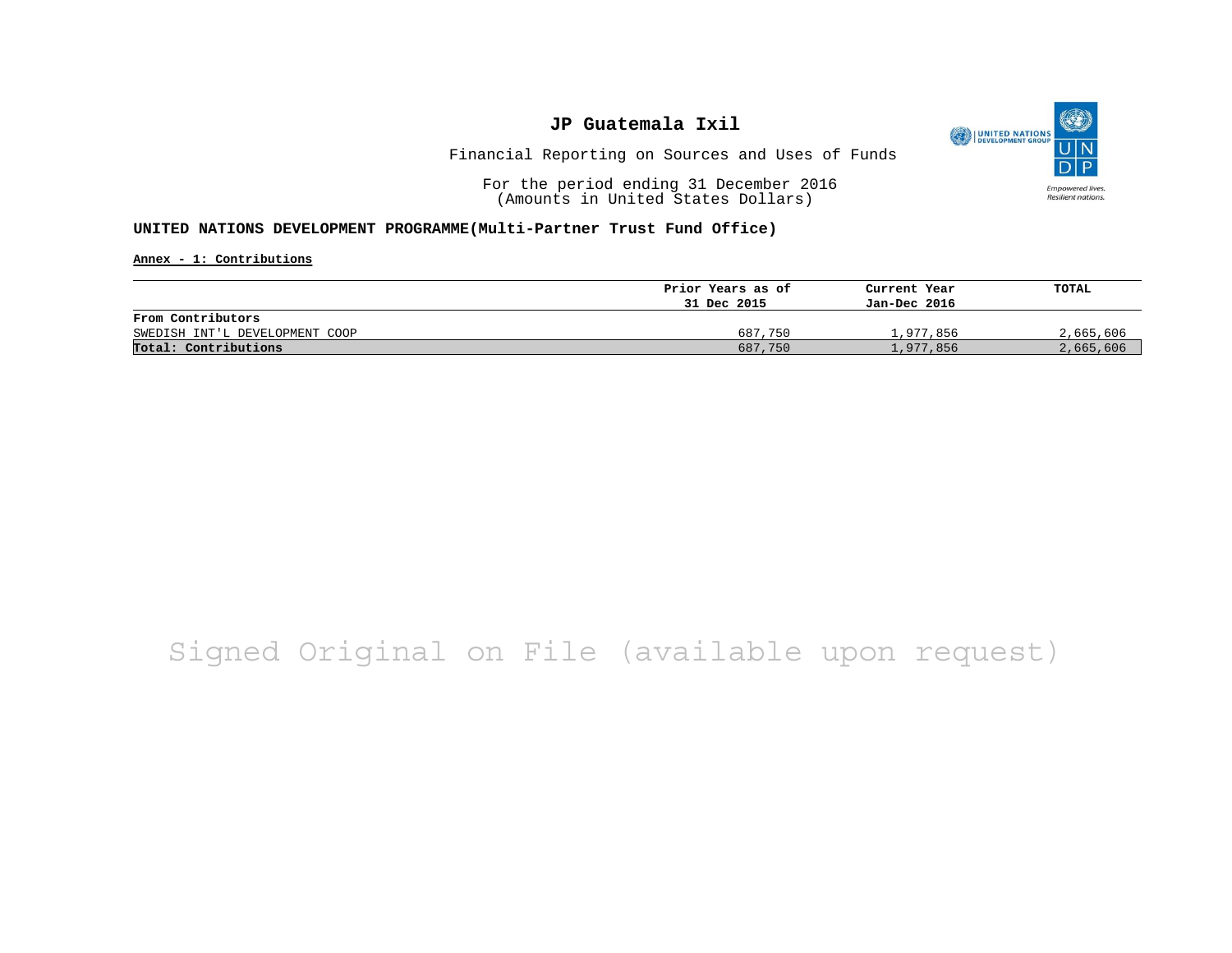

Financial Reporting on Sources and Uses of Funds

For the period ending 31 December 2016 (Amounts in United States Dollars)

#### **UNITED NATIONS DEVELOPMENT PROGRAMME(Multi-Partner Trust Fund Office)**

**Annex - 2: Transfers**

|                                | Prior Years as of | Current Year | TOTAL     |
|--------------------------------|-------------------|--------------|-----------|
|                                | 31 Dec 2015       | Jan-Dec 2016 |           |
| To Participating Organizations |                   |              |           |
| FAO                            | 210,000           | 600,000      | 810,000   |
| <b>UNDP</b>                    | 270,855           | 858,059      | 1,128,914 |
| WHO                            | 200,000           | 500,000      | 700,000   |
|                                |                   |              |           |
| Total Transfers                | 680,855           | 1,958,059    | 2,638,914 |

## Signed Original on File (available upon request)